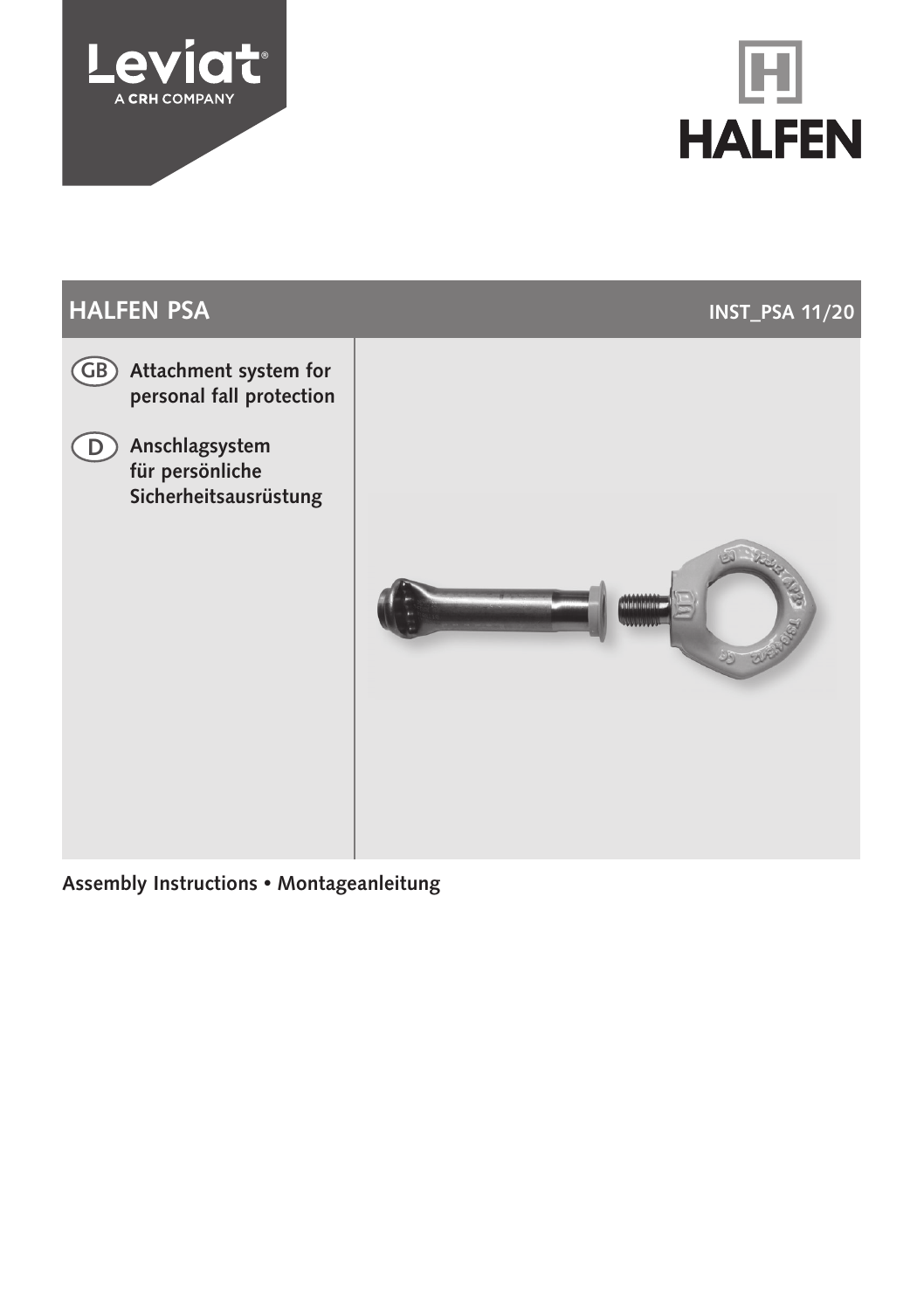#### Area of application

Deutsch

The HALFEN PSA is a fixing system for attaching personal protection equipment (PPE) to prevent fall in accordance with DIN EN 795 and CEN/TS 16415.

Up to 2 people can be attached to one single anchor point to safely carry out construction, assembly or maintenance work.

The HALFEN PSA Fixing system (Anchor fixing point) consists of the following components:

- > DEMU Fixing anchor T-FIXX M16 × 110 (A4 stainless steel) as a permanent structural fixed anchor (in concrete) approved according to ETA-13/0222; with fixed cap for identification as a PSA point
- RUD PSA Inox Star eye-anchor M16 as fixing point for PPE (personal protection equipment)

The suitability and the static load capacity of the system has been verified by the test and certification body DGUV\* Test (Department for Personal Protection Equipment).

Components:



Approved fixing anchor, (stainless steel) DEMU T-FIXX® M16, A4, ETA-13/0222 (Order no.: 0020.270-00508) Available separately: suitable, reusable eye-bolt (stainless steel) RUD PSA INOX STAR M16 (Order no: 0742.260-00001)



The supplied identification cap identifies the fixing anchor as an anchor point suitable for personal protection equipment for a maximum of two people.

\*DGUV = German occupational safety institute (Deutsche Gesetzliche Unfallversicherung)

#### Materials / Corrosions protection

Both components of the HALFEN PSA (Anchor fixing point) are made of stainless steel (T-FIXX Fixing anchor and the eye-bolt). This ensures that in addition to use in dry conditions they may also be used in outdoor environments, i.e. in outdoor weather conditions.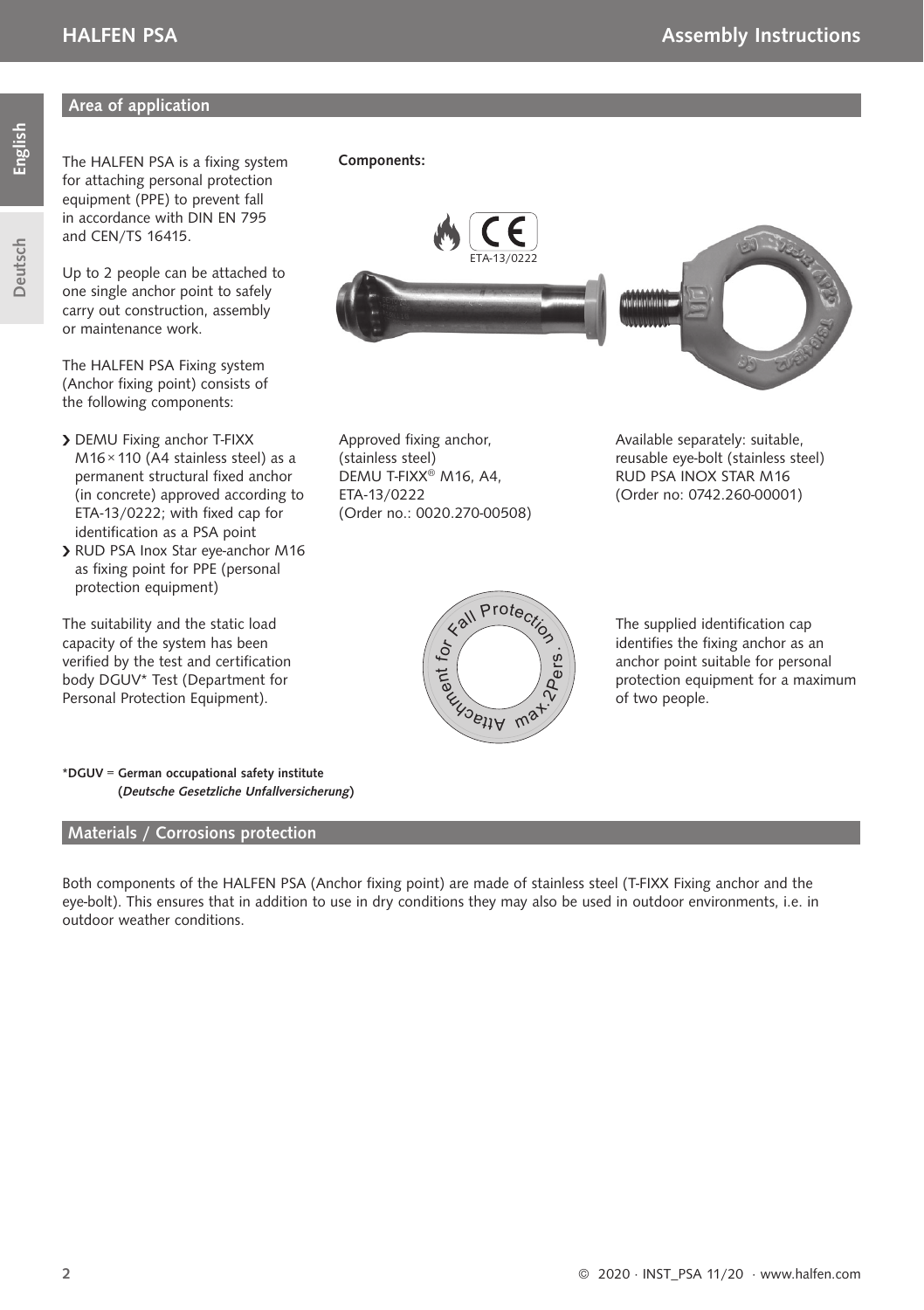#### Dimensions

| Fixing anchor T-FIXX <sup>®</sup> M16×110 (A4) |     |                             |                 |           |     |
|------------------------------------------------|-----|-----------------------------|-----------------|-----------|-----|
|                                                |     |                             | $h_{\text{ef}}$ | $d_{nom}$ |     |
| mm                                             | 110 | 2.0<br>(identification cap) | 101.3           | 16        | 213 |



|        | Eye-bolt anchor Inox Star M16 |
|--------|-------------------------------|
| A      | 49 mm                         |
| B      | $17$ mm                       |
| C      | <b>15 mm</b>                  |
| D      | 35 mm                         |
| E      | 36 mm                         |
| G      | 38 mm                         |
| K      | 65 mm                         |
| L      | 24 mm                         |
| M      | <b>16 mm</b>                  |
| N      | <b>10 mm</b>                  |
| S      | 24 mm                         |
| Weight | 310g                          |







Deutsch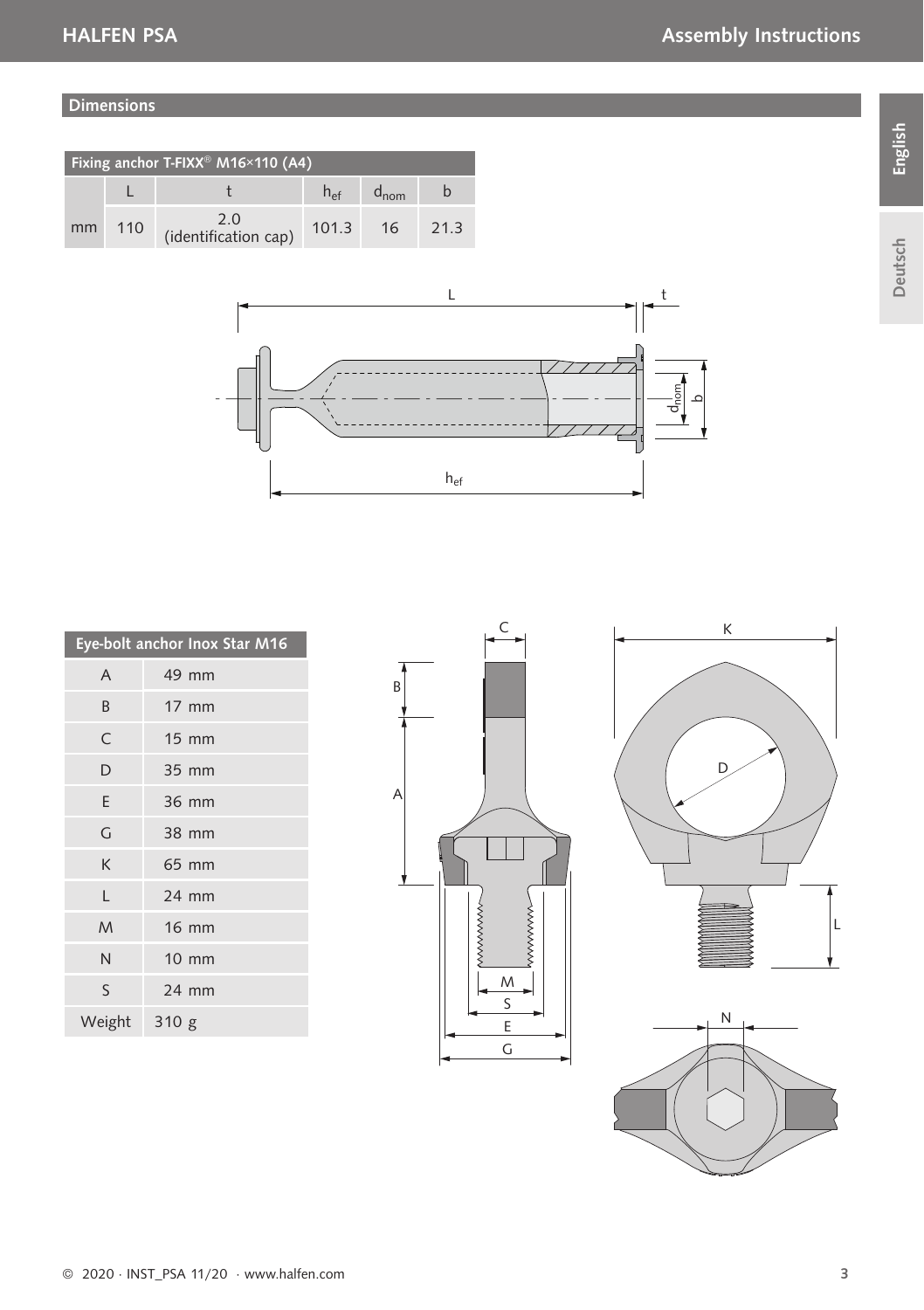#### Required component specifications / load capacity / reinforcement

| Load capacity        |                                                      |          |                   |                   |
|----------------------|------------------------------------------------------|----------|-------------------|-------------------|
| Connection<br>system | Anchoring substrate                                  | FRd [kN] | max, no, of users | Load directions   |
| <b>HALFEN PSA</b>    | Reinforced normal concrete<br>(cracked, non-cracked) | 10.5     |                   | In all directions |

Verification of local load transfer of the HALFEN PSA or the T-FIXX Fixing anchor M16×110 (A4) is provided by ETA-13/0222.

Verification of the structure (main structure) must be done by the responsible planner, taking the loads to be anchored into consideration.

#### Design values for the load:

When fixing personal falls protection equipment directly to the anchor points, DIN 4426 specifies a characteristic load  $F_{FL} = 6$  kN for the first person and an increase of  $F_{FL} = 1$  kN for a further person.

To calculate the design values of the loads  $F_{Ed}$  the characteristic values of the loads have to be multiplied by a partial safety factor  $Y_F = 1.5$ :

**1 Person:** F<sub>Ed</sub> = F<sub>Ek</sub> x Y<sub>E</sub> = 6 kN x 1.5 = 9.0 kN

#### **2 Persons:** F<sub>Ed</sub> = F<sub>EL</sub> x Y<sub>E</sub> = (6 + 1) kN x 1.5 = 10.5 kN

#### Installation specifications:

The following table shows the minimum requirements for:

 $(h_{\min})$  = component thickness.

 $(c_{\text{min}})$  = edge distance,

 $(s_{min})$  = axial spacing

concrete quality (in accordance with EN 206).

| Installation specifications |                 |                 |                 |                   |
|-----------------------------|-----------------|-----------------|-----------------|-------------------|
| $h_{nom}$ [mm]              | $h_{\min}$ [mm] | $c_{\min}$ [mm] | $s_{\min}$ [mm] | Concrete strength |
| 112.0                       | 150.0           | 175.0           | 350.0           | $\ge C$ 30/37     |

#### Reinforcement to account for concrete splitting:

When installing in cracked concrete (tension zone), a (additional) reinforcement to absorb the splitting forces must be planned for tensile load. The required reinforcement cross-section As can be determined using the HALFEN DEMU Fixing anchor design software.

Additional mesh reinforcement with at least 3 bars in each direction with a bar spacing a  $\leq$  150 mm, for example,  $Q188$  (A<sub>s</sub> = 1.88 cm<sup>2</sup>/m) as surface reinforcement around the cast-in anchor will safely absorb the tensile splitting forces in PSA application.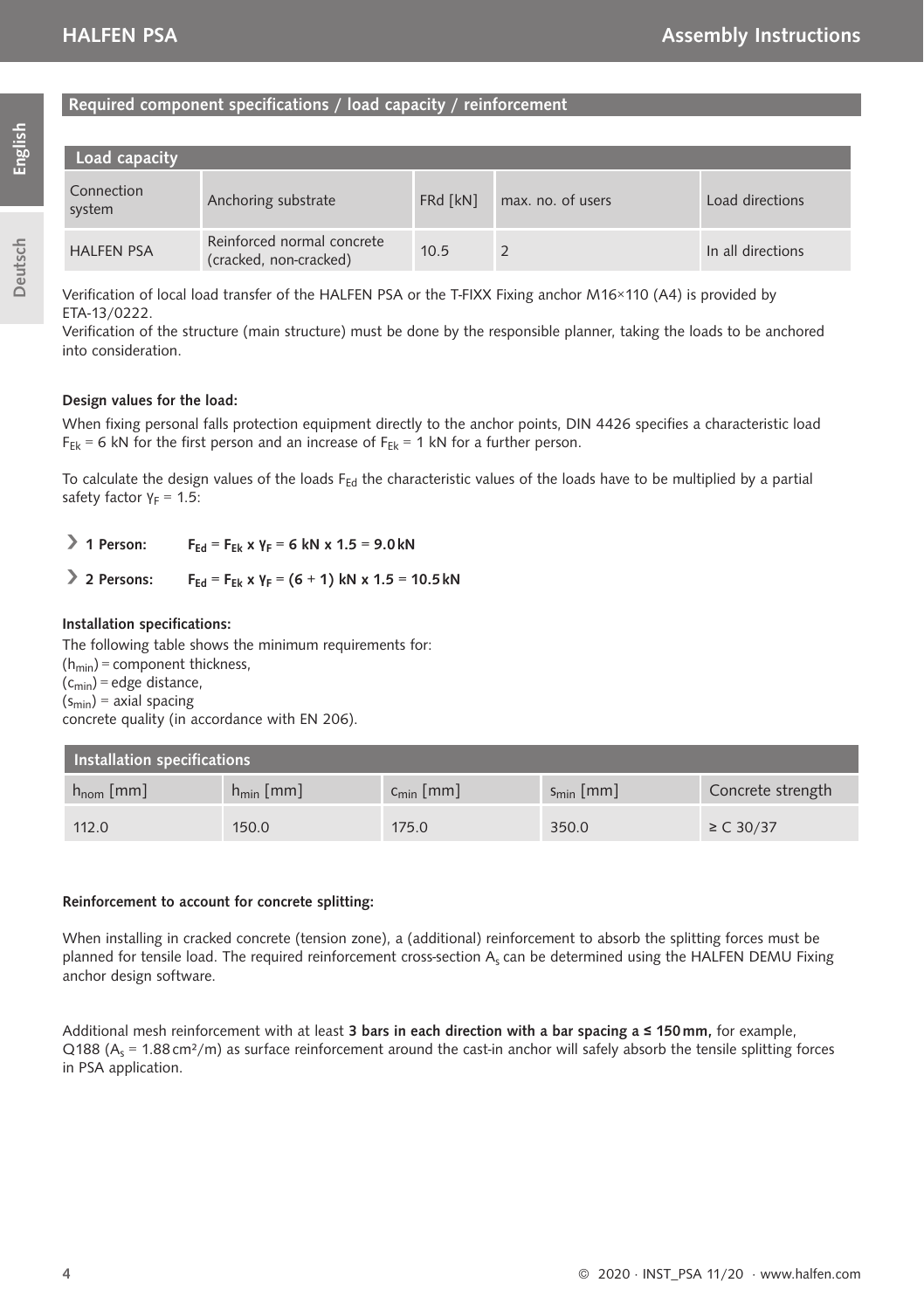#### Installation of the fixing anchor for use as a PSA attachment system

#### General information

Make sure the anchors are clean; remove foreign substances, lubricants etc., to ensure a good bond with the concrete.

2.) Preparation 3.) Attach the PSA eye-bolt

- Pour the concrete carefully, avoid direct contact between the vibrator and the anchor.
- We recommended additional wire-tying of the anchors to the reinforcement.
- Fixing anchors for PSA applications are installed flush with the surface.
- Remove fixing elements directly after removing the formwork.

1.) Fixing to formwork

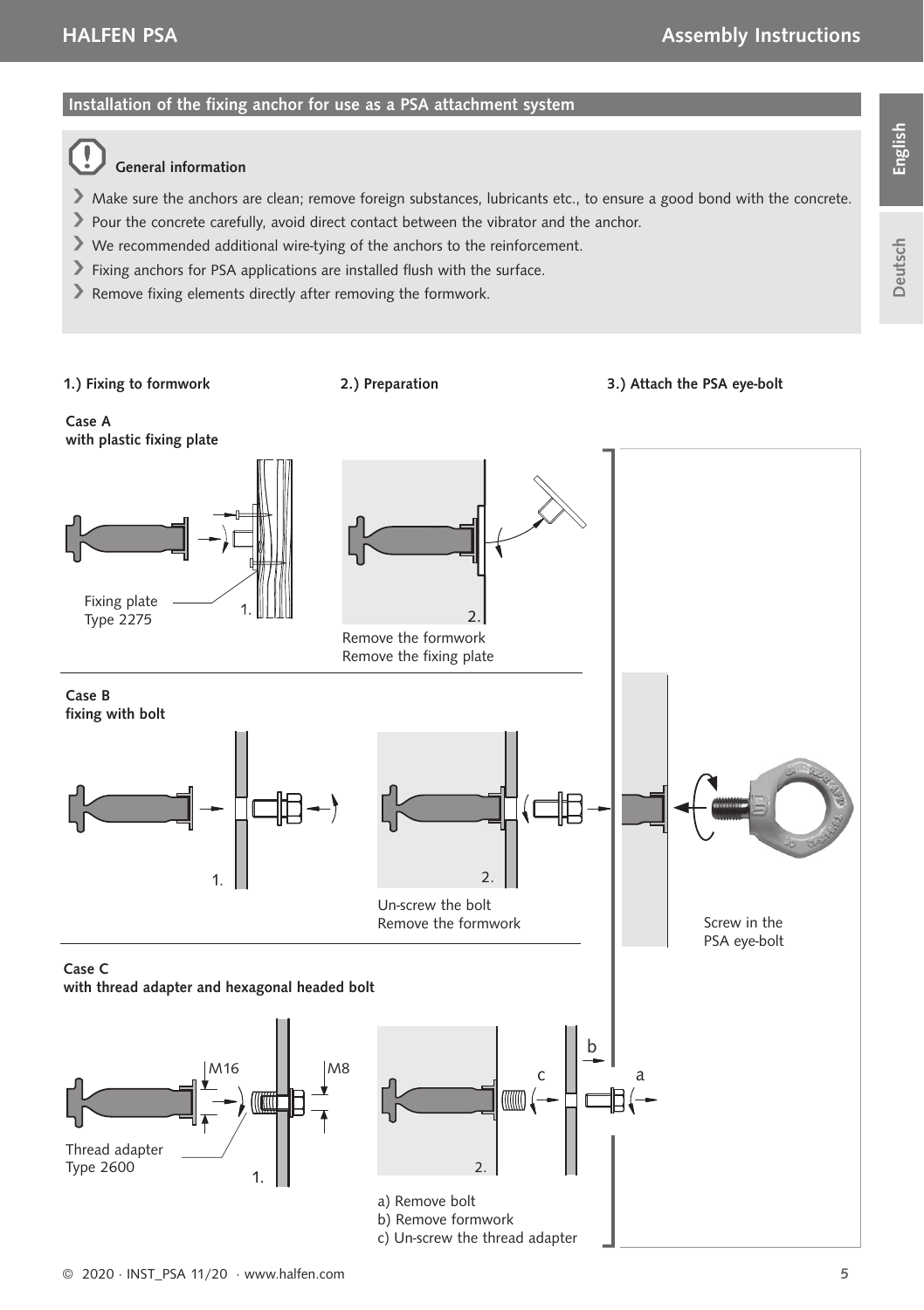#### Application / General Information

- The HALFEN PSA Anchor system may only be used as an anchor point for personal protective equipment to prevent falls. Using the (PSA) anchor point for lifting/transport, or for permanent fixing is not permitted.
- Installation must be by qualified personnel with appropriate experience in the field.
- $\blacktriangleright$  The identification cap is installed together with the fixing anchor and must remain visible after installation.
- Before each use of the PSA personal fall protection, check that the eve-bolt is completely inserted into the cast-in fixing anchor; the thread must not be visible.
- A smooth contact surface flush with the concrete surface to accommodate the eye-bolt must be ensured. The diameter of the contact surface for the M16 RUD PSA Inox Star eye-bolt is  $= 36.0$  mm.
- When used as an temporary installed PSA: Tighten the screw in the sleeve anchor by hand using a hexagon screwdriver (Allen key).
- When used as an permanently installed PSA: Tighten the screw in the sleeve anchor using an offset socket wrench, and using a torque spanner set to  $T_{\text{inst}}$  = 60 Nm. If required, as an extra precaution apply a liquid screw locking agent (Loctite or similar).
- The eye-bolt can be removed when not being used as a PSA personal fall protection point.
- $\blacktriangleright$  We recommended inserting an appropriate sealing cap when the fixing anchor is not in use.
- Suitable for use in temperature of − 40°C up to + 80°C
- The additional information in the operation manual for the stainless-steel eye-bolt (RUD PSA Inox Star M16) must be observed.











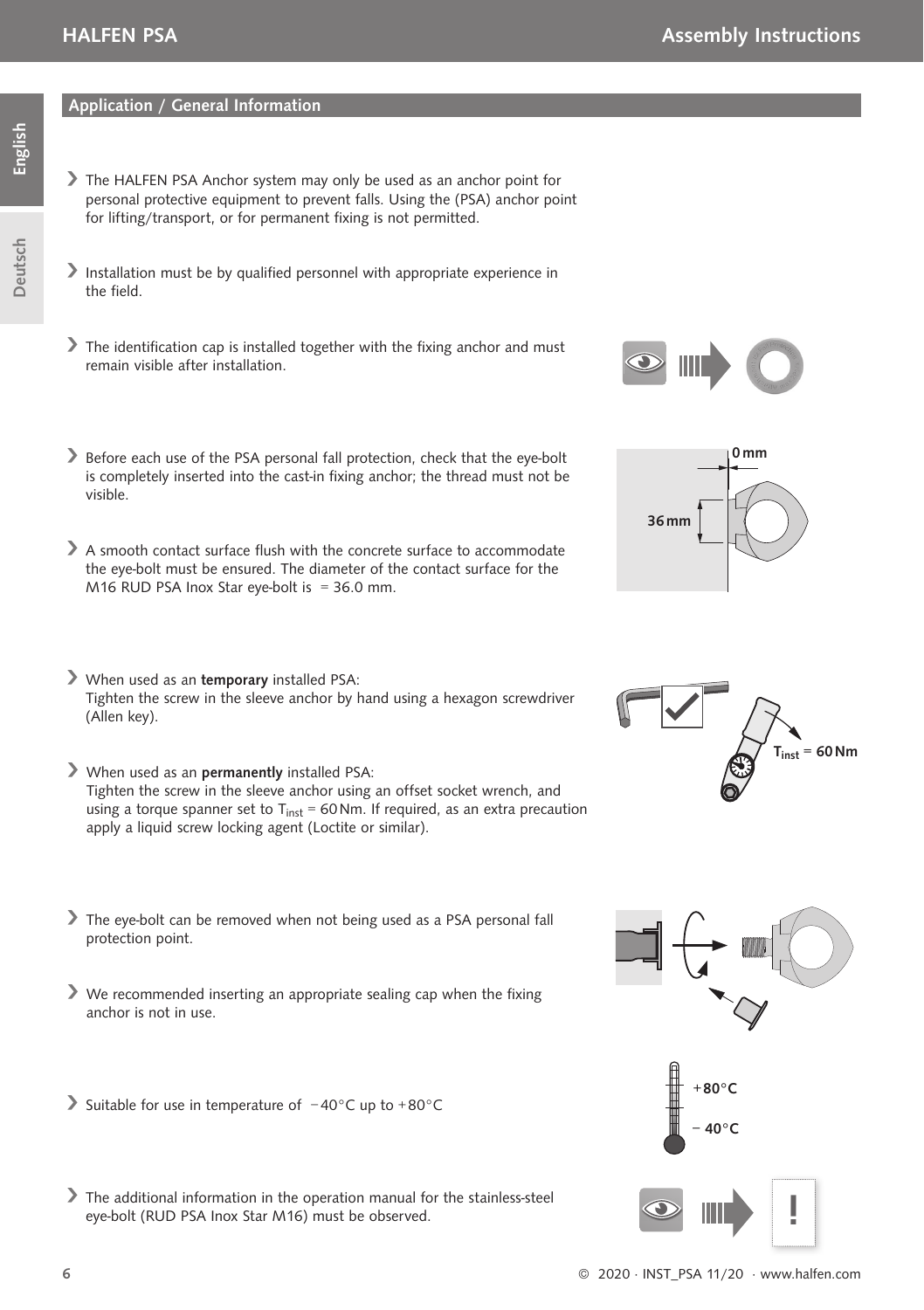#### Installation components and order numbers

Fixing anchor T-FIXX® T-FIXX® - M16 × 110 A4 - FP Colour of identification cap: light grey

Order no. 0020.270-00508

#### Alternative methods for fixing the T-FIXX to formwork:

Fixing plate Type  $2275$  (h = 2 mm)  $d_{nom} = M16$ 

Order no. 0021.090-00003

#### Thread adapter

Type 2600  $d_{nom} = M16$ ,  $d_B$  for bolt = M8

Order no. 0021.060-00002









#### Eye–bolt anchor

RUD PSA-INOX-STAR-Eyebolt M16 (7996757) Anchorage point, 360° rotatable. Tested and certified by the DGUV Test department for PSA Test and Certification. PSA-INOX-STAR, stainless steel. colour yellow

Order no. 0742.260-00001

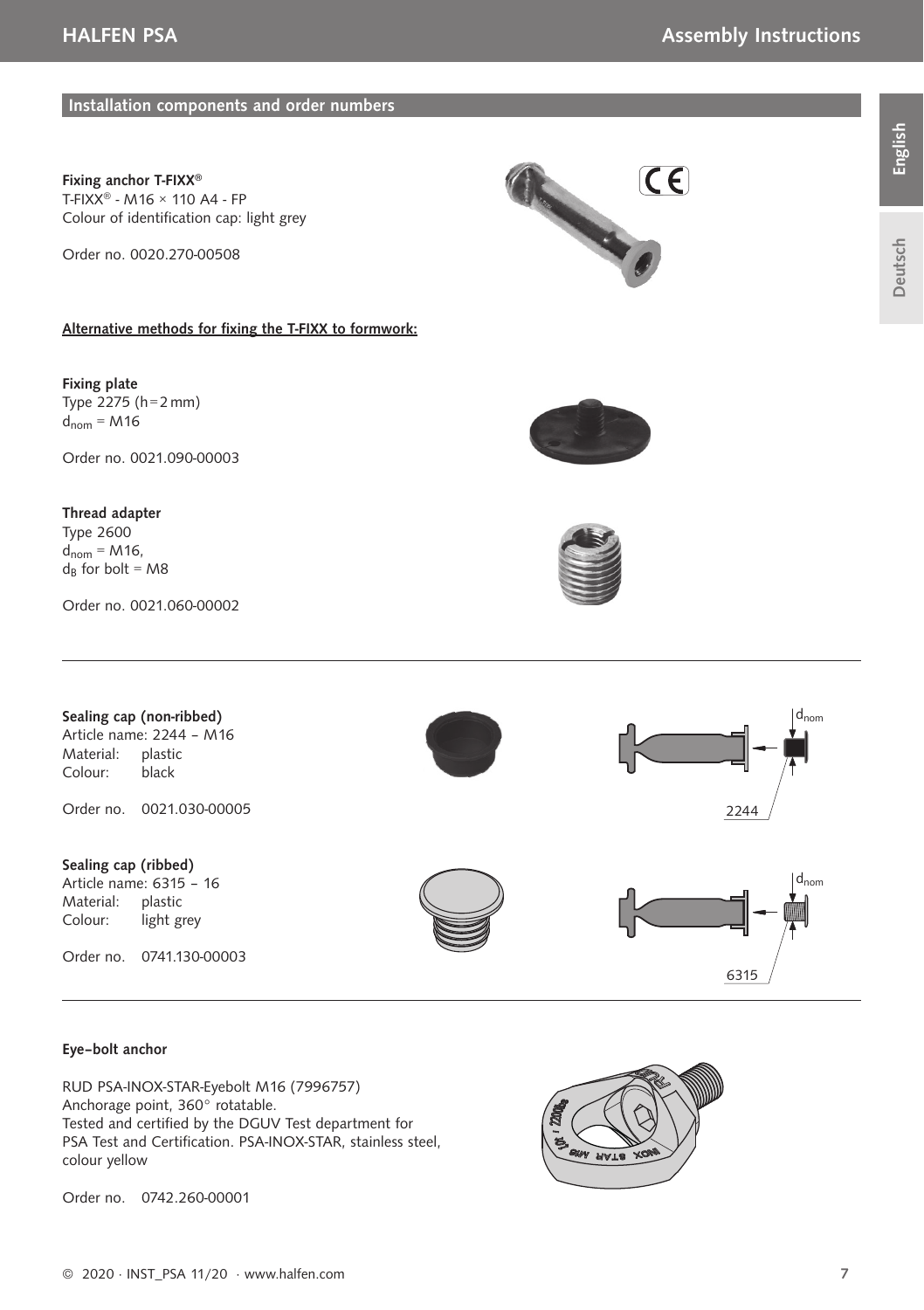Deutsch

#### Installation documentation

#### Sample template for documentation

HALFEN PSA Attachment system for (PPE) personal (fall) protection equipment

| $\textbf{Project/location:} \; \; \ldots \; \; \ldots \; \; \ldots \; \; \ldots \; \; \ldots \; \; \ldots \; \; \ldots \; \; \ldots \; \; \ldots \; \; \ldots \; \; \ldots \; \; \ldots \; \; \ldots \; \; \ldots \; \; \ldots \; \; \ldots \; \; \ldots \; \; \ldots \; \; \ldots \; \; \ldots \; \; \ldots \; \; \ldots \; \; \ldots \; \; \ldots \; \; \ldots \; \; \ldots \; \; \ldots \; \; \ldots \; \; \ldots \; \; \ldots \$ |  |
|--------------------------------------------------------------------------------------------------------------------------------------------------------------------------------------------------------------------------------------------------------------------------------------------------------------------------------------------------------------------------------------------------------------------------------------|--|
|                                                                                                                                                                                                                                                                                                                                                                                                                                      |  |
|                                                                                                                                                                                                                                                                                                                                                                                                                                      |  |
|                                                                                                                                                                                                                                                                                                                                                                                                                                      |  |
|                                                                                                                                                                                                                                                                                                                                                                                                                                      |  |
|                                                                                                                                                                                                                                                                                                                                                                                                                                      |  |
|                                                                                                                                                                                                                                                                                                                                                                                                                                      |  |
|                                                                                                                                                                                                                                                                                                                                                                                                                                      |  |
|                                                                                                                                                                                                                                                                                                                                                                                                                                      |  |
|                                                                                                                                                                                                                                                                                                                                                                                                                                      |  |
| Details/Installation parameters                                                                                                                                                                                                                                                                                                                                                                                                      |  |
|                                                                                                                                                                                                                                                                                                                                                                                                                                      |  |
|                                                                                                                                                                                                                                                                                                                                                                                                                                      |  |
|                                                                                                                                                                                                                                                                                                                                                                                                                                      |  |
|                                                                                                                                                                                                                                                                                                                                                                                                                                      |  |
|                                                                                                                                                                                                                                                                                                                                                                                                                                      |  |

Site plan/drawings

It is hereby confirmed that the HALFEN PSA Fixing system for (PPE Personal Protective Equipment) has been professionally installed in compliance with all details and regulations as required in the installation instructions.

City, date Stamp, signature

(A copy of this document must be given to the client in case of any forthcoming notification requirements by an approved building authority).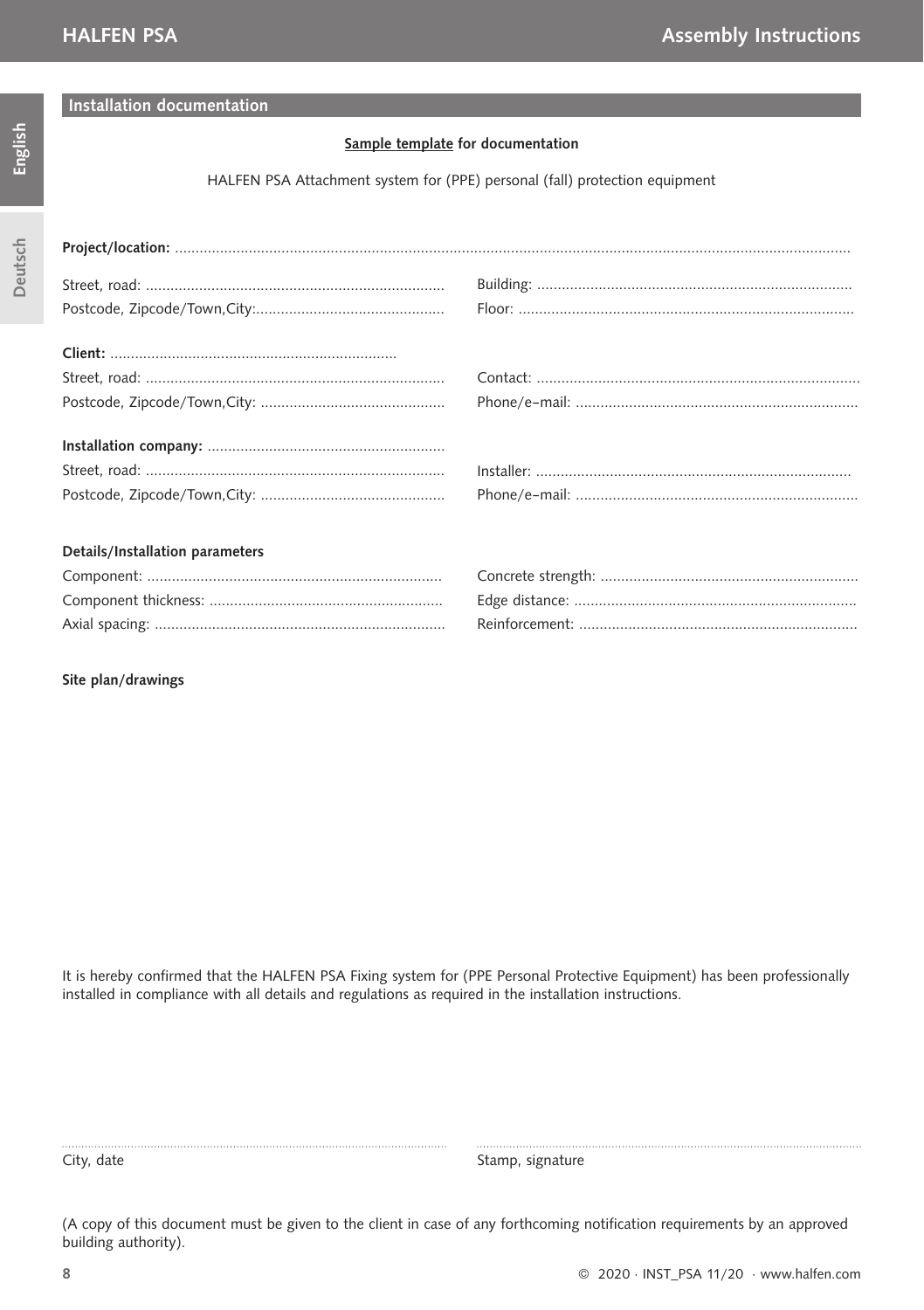**Anwendungsgebiet** 

HALFEN PSA ist ein Anschlagsystem

zur Befestigung einer persönlichen Schutzausrüstung (PSA) zum Schutz gegen Absturz gemäß DIN EN 795 und CEN/TS 16415.

An einem Anschlagpunkt können bis zu 2 Personen fixiert werden, um Bau-, Montage- und Wartungsarbeiten in Sicherheit durchzuführen.

Das HALFEN PSA Anschlagsystem besteht aus folgenden Komponenten:

- DEMU Hülsenanker T-FIXX M16x110 (Edelstahl A4) als baulich dauerhaft (im Beton) verankertes Befestigungsmittel, zugelassen gemäß ETA-13/0222; mit aufgestecktem Datenclip zur Kennzeichnung als PSA
- Ringschraube RUD PSA Inox Star M16 als Anschlagpunkt (Anschlageinrichtung) einer PSA

Die Eignung des Systems wurde im Hinblick auf die statische Belastbarkeit durch die Prüf- und Zertifizierungsstelle DGUV Test (Fachbereich persönliche Schutzausrüstungen) nachgewiesen.

# ETA-13/0222 lalalalalalah

Zugelassener Hülsenanker aus Edelstahl: DEMU T-FIXX® M16, A4, ETA-13/0222 (Bestell-Nr.: 0020.270-00508)

Komponenten:

Passende wiederverwendbare Ringschraube aus Edelstahl ist separat erhältlich: RUD PSA INOX STAR M16 (Bestell-Nr.: 0742.260-00001)



Datenclip zur Kennzeichnung des Hülsenankers als Personensicherung

#### Ausführung / Korrosionsschutz

Beide Komponenten des HALFEN PSA Anschlagsystems (Hülsenanker T-FIXX und Ringschraube) sind aus nichtrostendem Edelstahlmaterial gefertigt.

Dadurch ist neben dem Einsatz unter trockenen Bedingungen auch der Einsatz im Freien, d. h. unter Witterungseinflüssen in Außenatmosphäre möglich.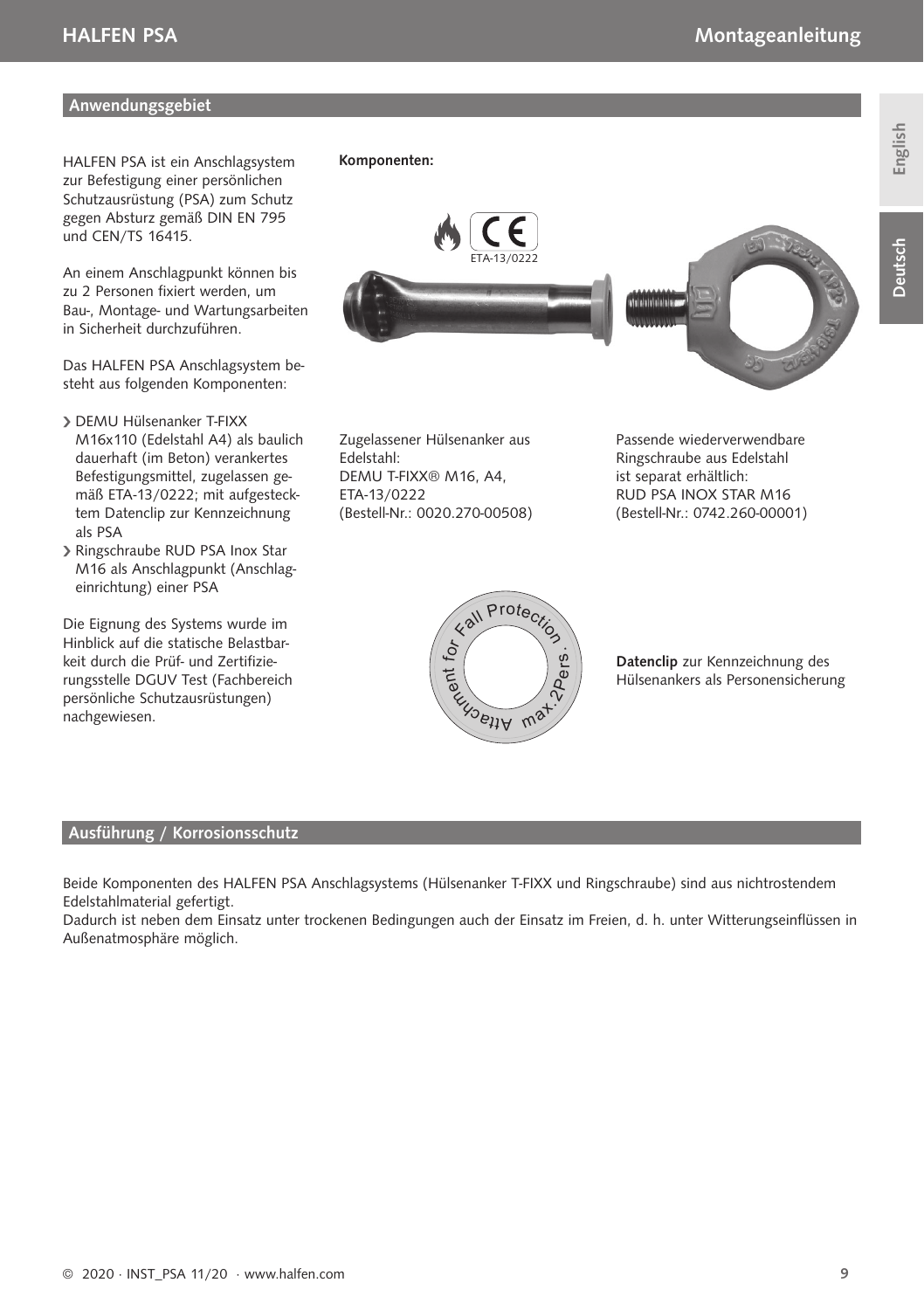Abmessungen

Hülsenanker T-FIXX M16x110 (A4)

L t  $h_{ef}$  d<sub>nom</sub> b 2,0 (Datenclip) 101,3 16 21,3

Deutsch

| mm | 110 |
|----|-----|
|    |     |
|    |     |
|    |     |



|               | Ringschraube Inox Star M16 |
|---------------|----------------------------|
| A             | 49 mm                      |
| B             | $17 \text{ mm}$            |
| C             | $15 \text{ mm}$            |
| D             | 35 mm                      |
| E             | 36 mm                      |
| G             | 38 mm                      |
| K             | 65 mm                      |
| L             | 24 mm                      |
| M             | <b>16 mm</b>               |
| N             | $10 \text{ mm}$            |
| S             | 24 mm                      |
| Gewicht 310 g |                            |





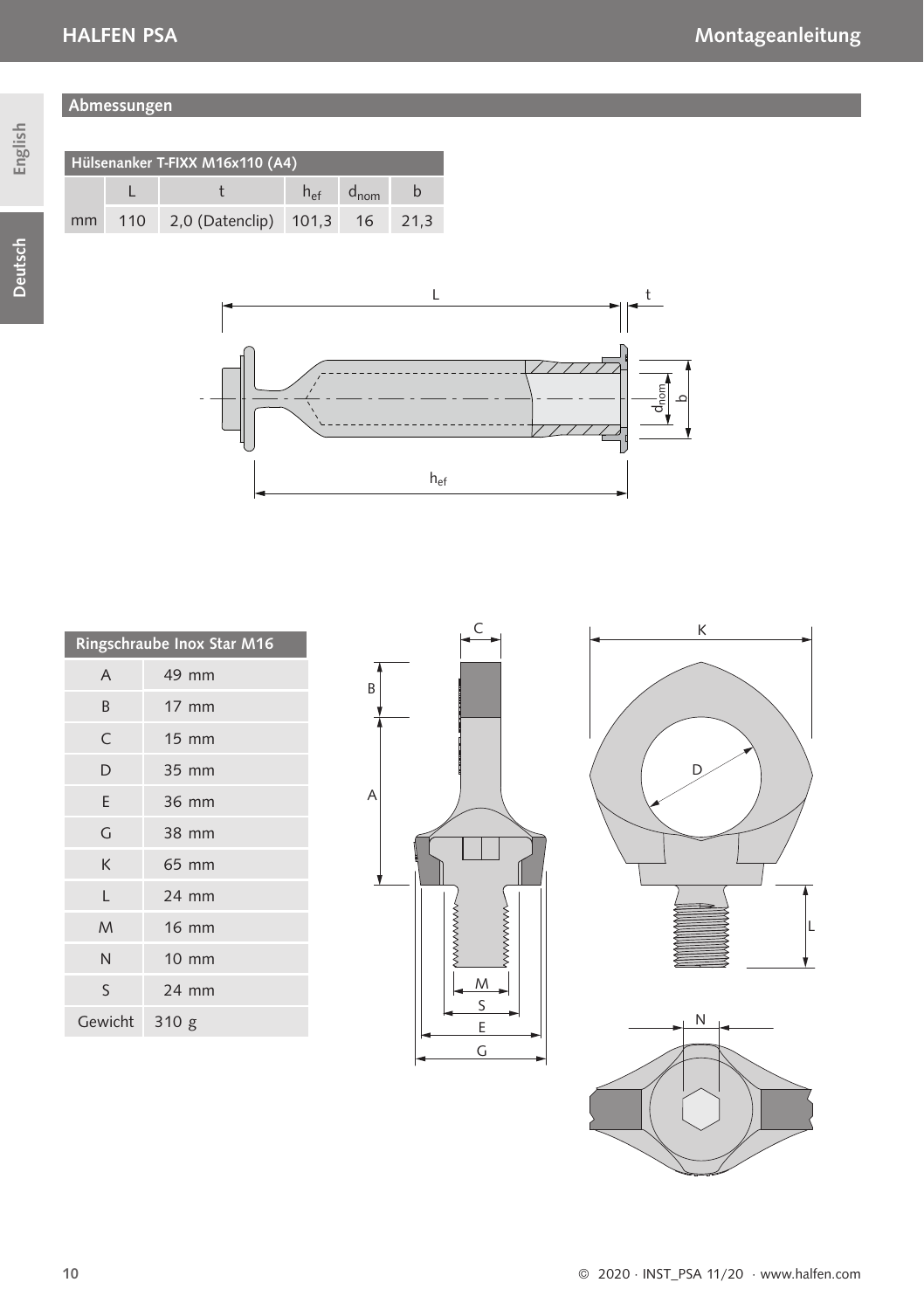#### Bauteilanforderungen / Tragfähigkeit / Bewehrung

| Beanspruchbarkeit |                                                 |               |                          |                    |
|-------------------|-------------------------------------------------|---------------|--------------------------|--------------------|
| Anschlagsystem    | Unterkonstruktion                               | $F_{Rd}$ [kN] | Maximale Anzahl Benutzer | Beanspruchung      |
| <b>HALFEN PSA</b> | Bewehrter Normalbeton<br>(gerissen, ungerissen) | 10.5          |                          | In alle Richtungen |

Der Nachweis der lokalen Lasteinleitung der HALFEN PSA bzw. des Hülsenankers T-FIXX M16x110 (A4) ist durch die ETA-13/0222 erbracht.

Der Nachweis des Bauwerks (Unterkonstruktion) ist unter Berücksichtigung der zu verankernden Lasten durch den verantwortlichen Planer zu führen.

#### Bemessungswerte der Einwirkungen:

Bei der unmittelbaren Befestigung persönlicher Schutzausrüstungen gegen Absturz an den Anschlageinrichtungen gilt nach DIN 4426 für die erste Person eine charakteristische Einwirkung von FFK = 6 kN und für jede weitere Person eine Erhöhung von  $F_{FL} = 1$  kN / Person.

Zur Ermittlung der Bemessungswerte der Einwirkungen F<sub>Ed</sub> sind die charakteristischen Werte der Einwirkungen mit einem Teilsicherheitsbeiwert  $Y_F = 1,5$  zu multiplizieren:

- $\triangleright$  1 Person: F<sub>Ed</sub> = F<sub>Ek</sub> x γ<sub>F</sub> = 6 kN x 1,5 = 9,0 kN
- 2 Personen: F<sub>Ed</sub> = F<sub>Ek</sub> x γ<sub>F</sub> = (6 + 1) kN x 1,5 = 10,5 kN

#### Einbauparameter:

Die Mindestanforderungen an Bauteildicke (h<sub>min</sub>), Randabstand (c<sub>min</sub>), Achsabstand (s<sub>min</sub>) sowie Betongüte (gemäß EN 206) sind der folgenden Tabelle zu entnehmen.

| Einbauparameter       |                 |                 |                 |               |
|-----------------------|-----------------|-----------------|-----------------|---------------|
| $h_{\text{nom}}$ [mm] | $h_{\min}$ [mm] | $c_{\min}$ [mm] | $s_{\min}$ [mm] | Betongüte     |
| 112,0                 | 150,0           | 175,0           | 350,0           | $\ge C$ 30/37 |

#### Bewehrung zur Aufnahme von Spaltzugkräften:

Beim Einbau in gerissenem Beton (Zugzone) ist unter planmäßiger Zugbelastung eine (Zulage-) Bewehrung zur Aufnahme der Spaltkräfte anzuordnen.

Der erforderliche Bewehrungsquerschnitt As kann beispielsweise mit Hilfe der HALFEN Bemessungs-Software für DEMU Hülsenanker ermittelt werden.

Eine Zulagebewehrung als Oberflächenbewehrung im Bereich des Einbauteils in Form einer Mattenbewehrung mit mindestens 3 Stäben ie Richtung und einem Stababstand a ≤ 150 mm, z.B. Q188 (A. = 1.88cm<sup>2</sup>/m) nimmt die Spaltzugkräfte für den Einsatzfall PSA sicher auf.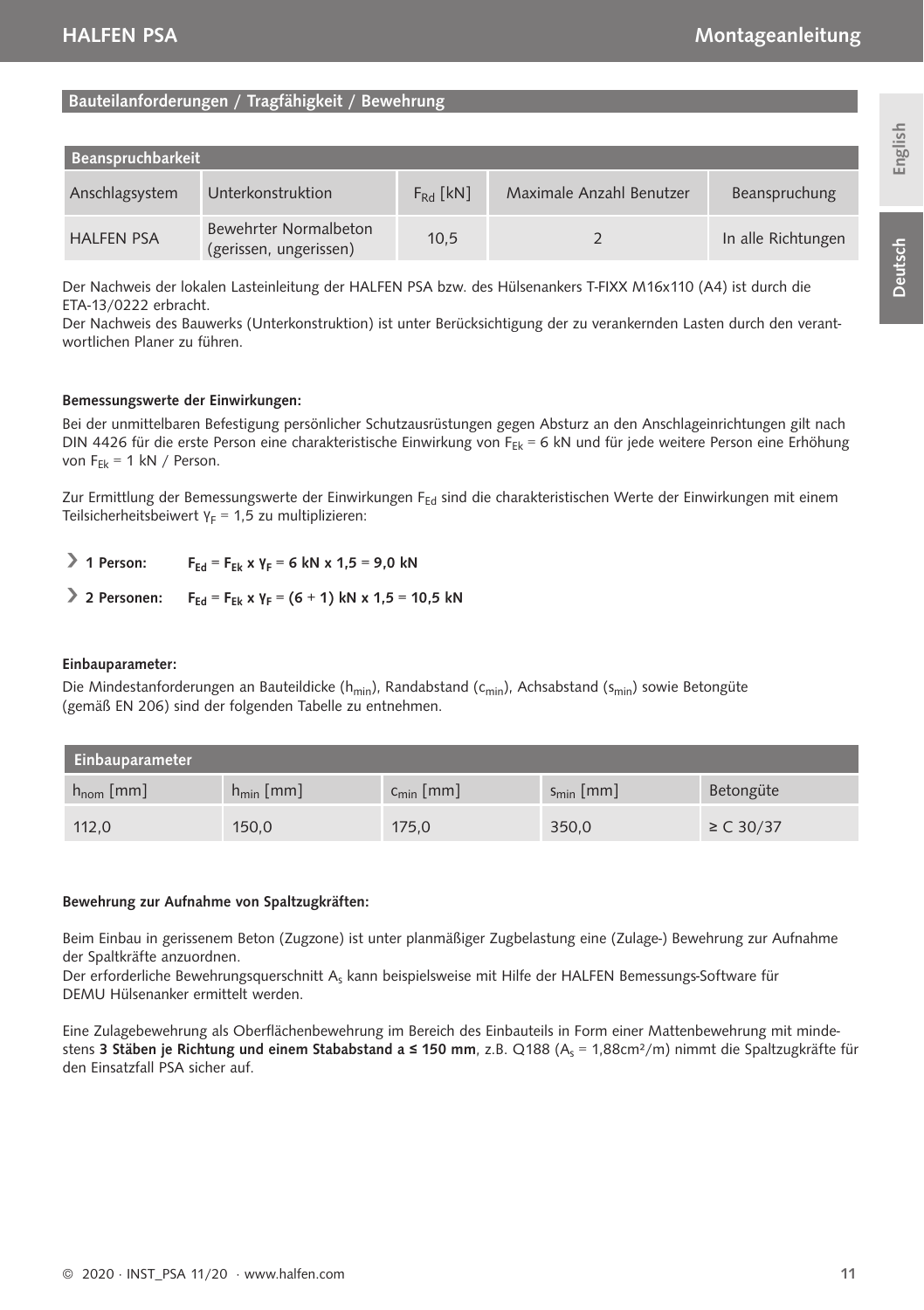Deutsch

## Einbau des Hülsenankers als Anschlagsystem für PSA

## Hinweise

- Für sauberen Verbund zwischen Hülsenanker und Beton ist sicherzustellen, dass der Anker nicht mit Fremdkörpern, Öl usw. verschmutzt ist.
- Beton sorgsam einbringen. Direkten Kontakt zwischen Rüttler und Anker vermeiden.
- Zusätzliches Anrödeln der Anker an die Bewehrung ist zu empfehlen.
- Die Hülsenanker für PSA werden oberflächenbündig eingebaut.
- Haltescheiben unmittelbar nach dem Ausschalen herausdrehen.

#### 1.) Befestigung an der Schalung

- 
- 2.) Vorbereitung zur Montage 3.) Einschrauben der PSA Ringschraube

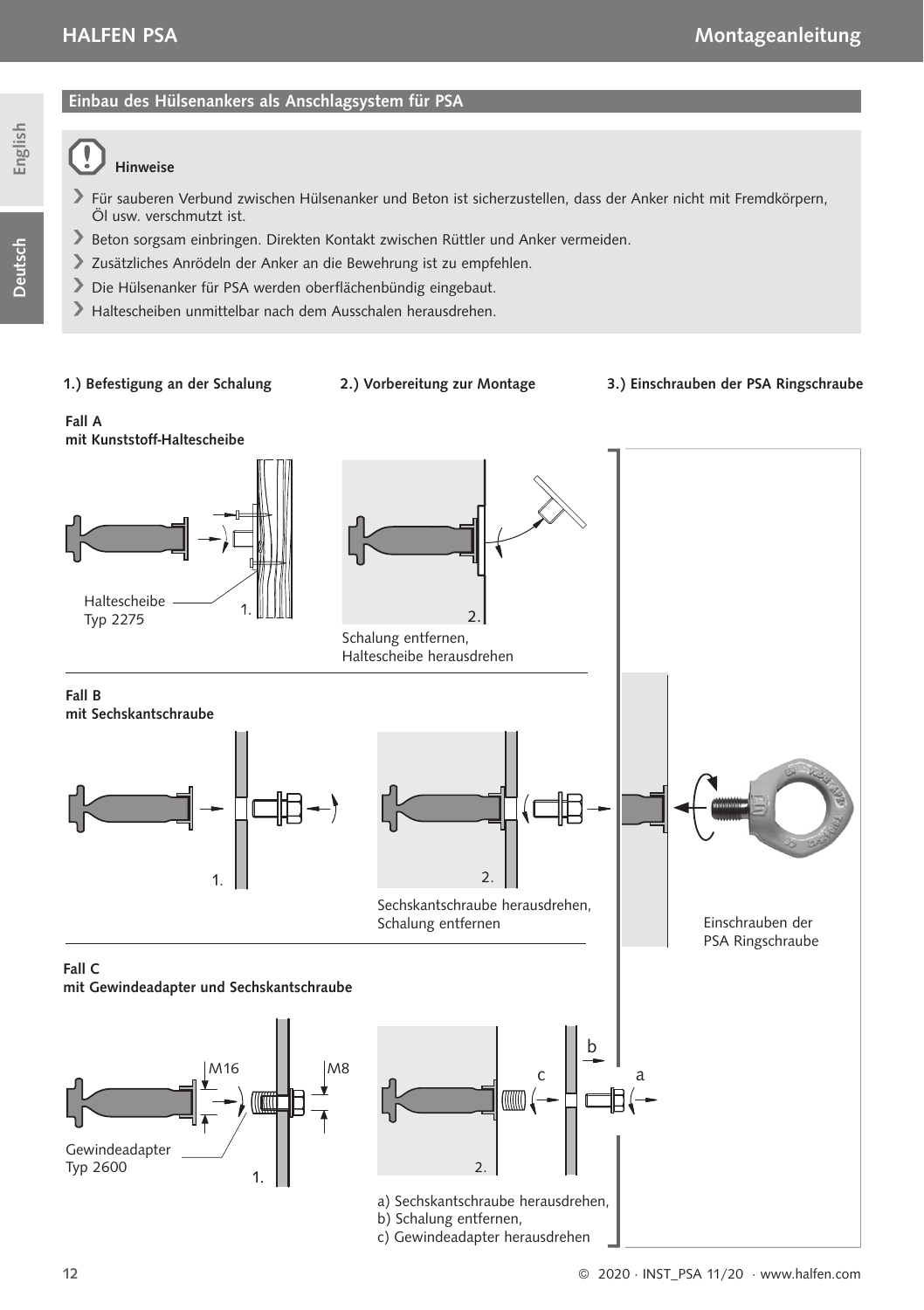## English

#### Verwendung / Allgemeine Hinweise

- Das HALFEN PSA Anschlagsystem darf nur als Anschlagpunkt für persönliche Schutzausrüstungen zum Schutz gegen Absturz benutzt werden. Die Verwendung zu Transport- oder Dauerbefestigungszwecken ist nicht erlaubt.
- Die Montage muss durch Fachpersonal erfolgen, das auf dem Gebiet ausreichend Erfahrung vorweisen kann.
- Der Datenclip wird zusammen mit dem Anker im Beton eingebaut und muss nach dem Ausschalen gut sichtbar bleiben (zur dauerhaften Kennzeichnung als PSA).
- Vor jeder Benutzung der PSA ist sicherzustellen, dass das Gewinde der Ringschraube vollständig im Hülsenanker T-FIXX eingedreht ist (von außen kein Gewindegang mehr sichtbar).
- Es ist sicherzustellen, dass eine plane Anschraubfläche für die Ringschraube am Beton vorhanden ist. Der Durchmesser der anliegenden Fläche der Ringschraube RUD PSA Inox Star M16 beträgt D =  $36.0$  mm.
- Verwendung als temporär angebrachte PSA: Handfestes Anziehen der Schraube im Hülsenanker mittels Sechskant-Schraubendreher (Inbusschlüssel).
- Verwendung als dauerhaft angebrachte PSA: Anziehen der Schraube im Hülsenanker mittels gekröpftem Steckschlüssel und Drehmomentschlüssel unter Aufbringung eines Anzugsmoments Tinst = 60 Nm. Als zusätzliche Sicherung ggf. ein flüssiges Schraubensicherungsmittel (Loctite o. ä.) verwenden.
- Nach der Benutzung der PSA (temporärer Einsatz) kann die Ringschraube wieder herausgedreht werden.
- Es wird empfohlen, bei Nichtgebrauch der Ankerstelle, den Hülsenanker mit einem Verschlussstopfen zu verschließen.
- Temperatureinsatztauglichkeit: − 40°C bis + 80°C
- Die zusätzlichen Hinweise aus der Betriebsanleitung für die rostfreie Ringschraube RUD PSA Inox Star M16 sind zu beachten.











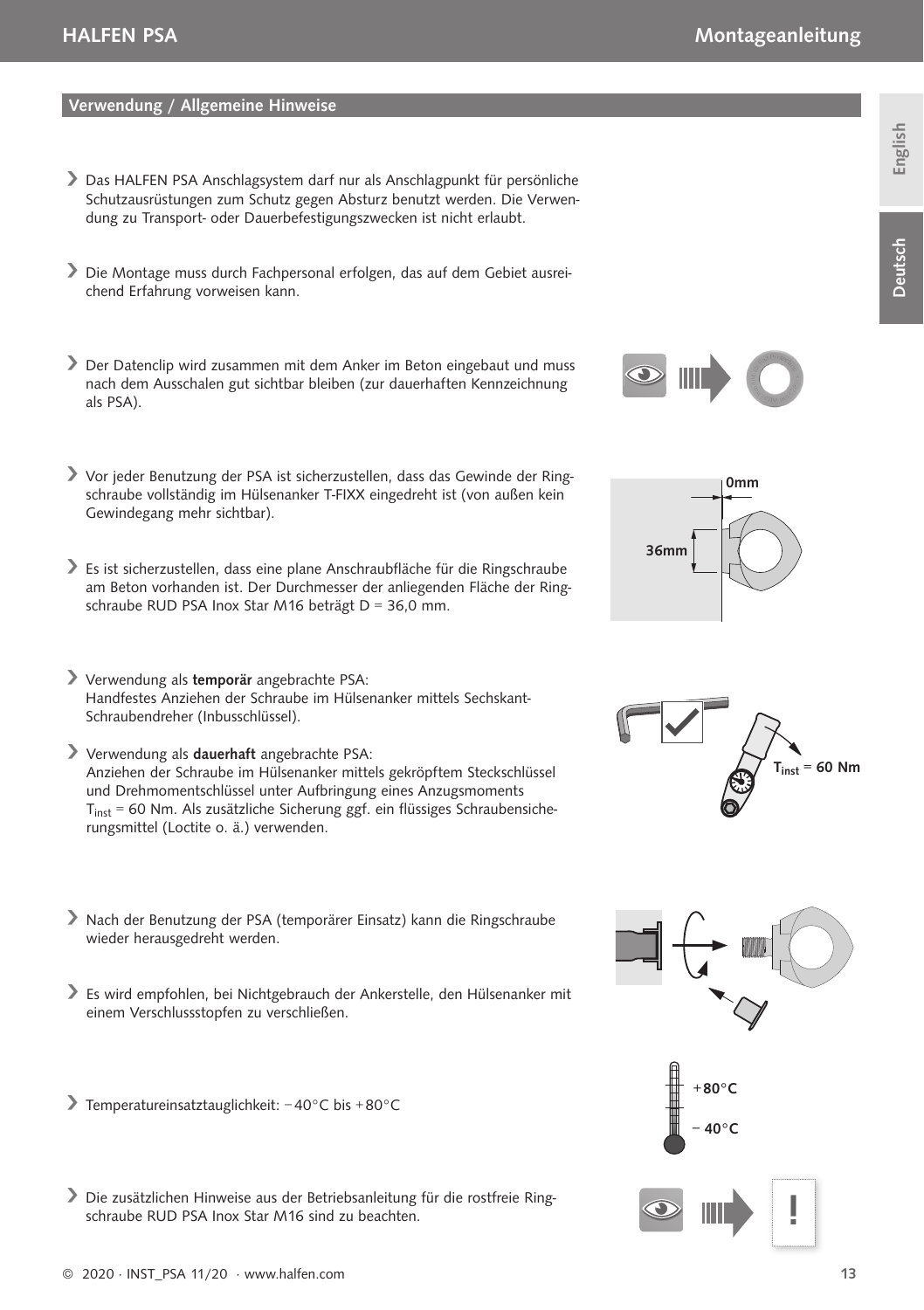Deutsch

Hülsenanker T-FIXX® T-FIXX® - M16 × 110 A4 - FP Farbe Datenclip: lichtgrau



Bestell-Nr. 0020.270-00508

#### Hilfsmittel zur Befestigung des T-FIXX an der Schalung:

Montagekomponenten und Bestellnummern

Haltescheibe Typ  $2275$  (h = 2 mm)  $d_{nom} = M16$ 

Bestell-Nr. 0021.090-00003

#### Gewindeadapter

Typ 2600  $d_{nom} = M16$ ,  $d_B$  Schraube = M8

Bestell-Nr. 0021.060-00002







#### Ringschraube

RUD PSA-INOX-STAR-Ringschraube M16 (7996757) Anschlagpunkt 360° drehbar Geprüft und zertifiziert durch den Fachbereich PSA der DGUV, PSA-INOX-STAR aus rostfreiem Edelstahl, Farbe gelb

Bestell-Nr: 0742.260-00001

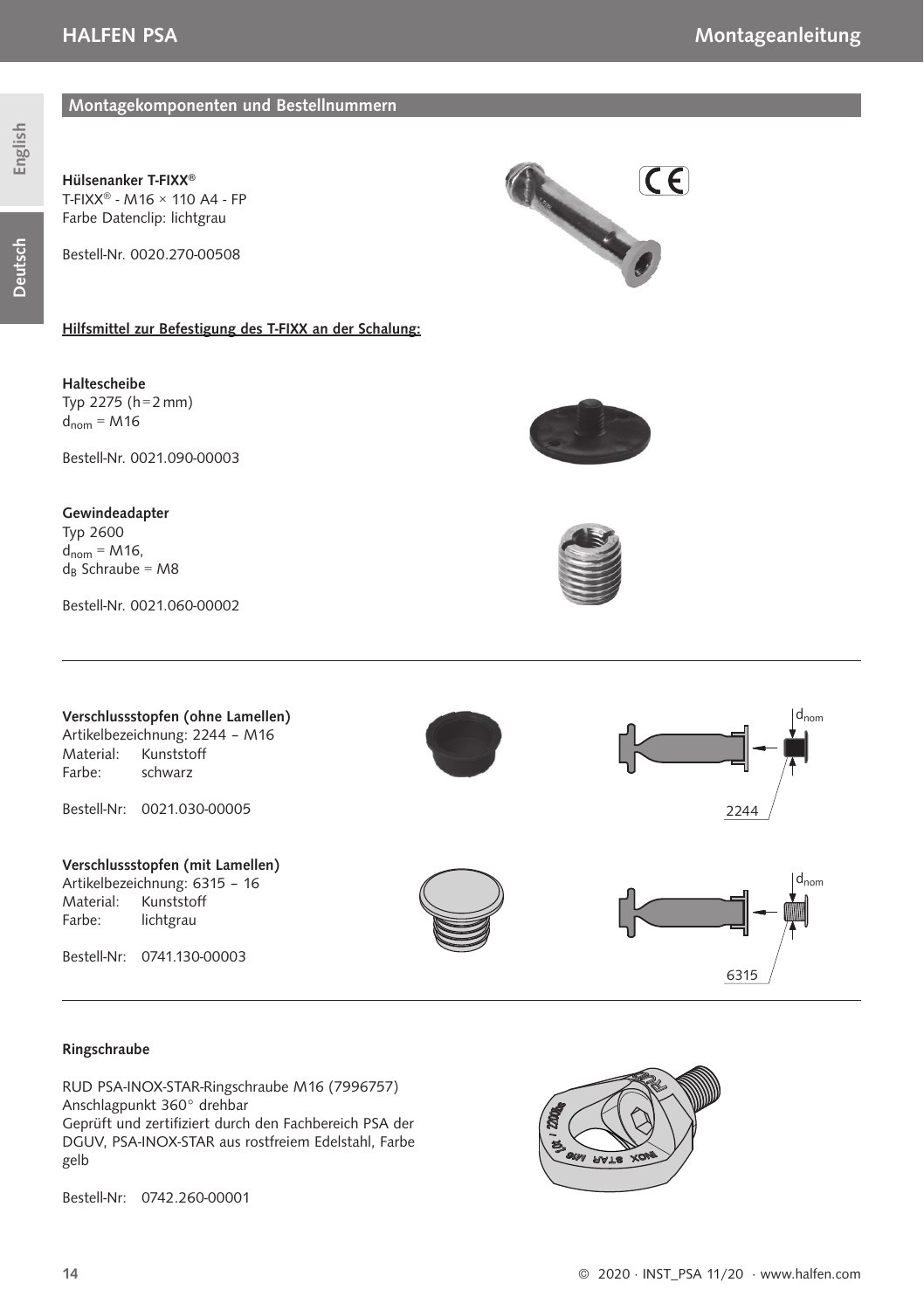#### Montagedokumentation

#### Muster für die Montagedokumentation

HALFEN PSA Anschlagsystem für persönliche Schutzausrüstung gegen Absturz

| Befestigungsdetails/Einbauparameter |  |
|-------------------------------------|--|
|                                     |  |
|                                     |  |
|                                     |  |
| Lageskizze/Einbauplan:              |  |

Hiermit wird bestätigt, dass das HALFEN PSA System für persönliche Schutzausrüstung hinsichtlich aller Einzelheiten fachgerecht und unter Einhaltung aller Bestimmungen gemäß Montageanleitung montiert wurde.

Ort, Datum Stempel, Unterschrift

(Diese Bescheinigung ist dem Bauherrn als Kopie zur ggf. erforderlichen Weitergabe an die zuständige Bauaufsichtsbehörde auszuhändigen)